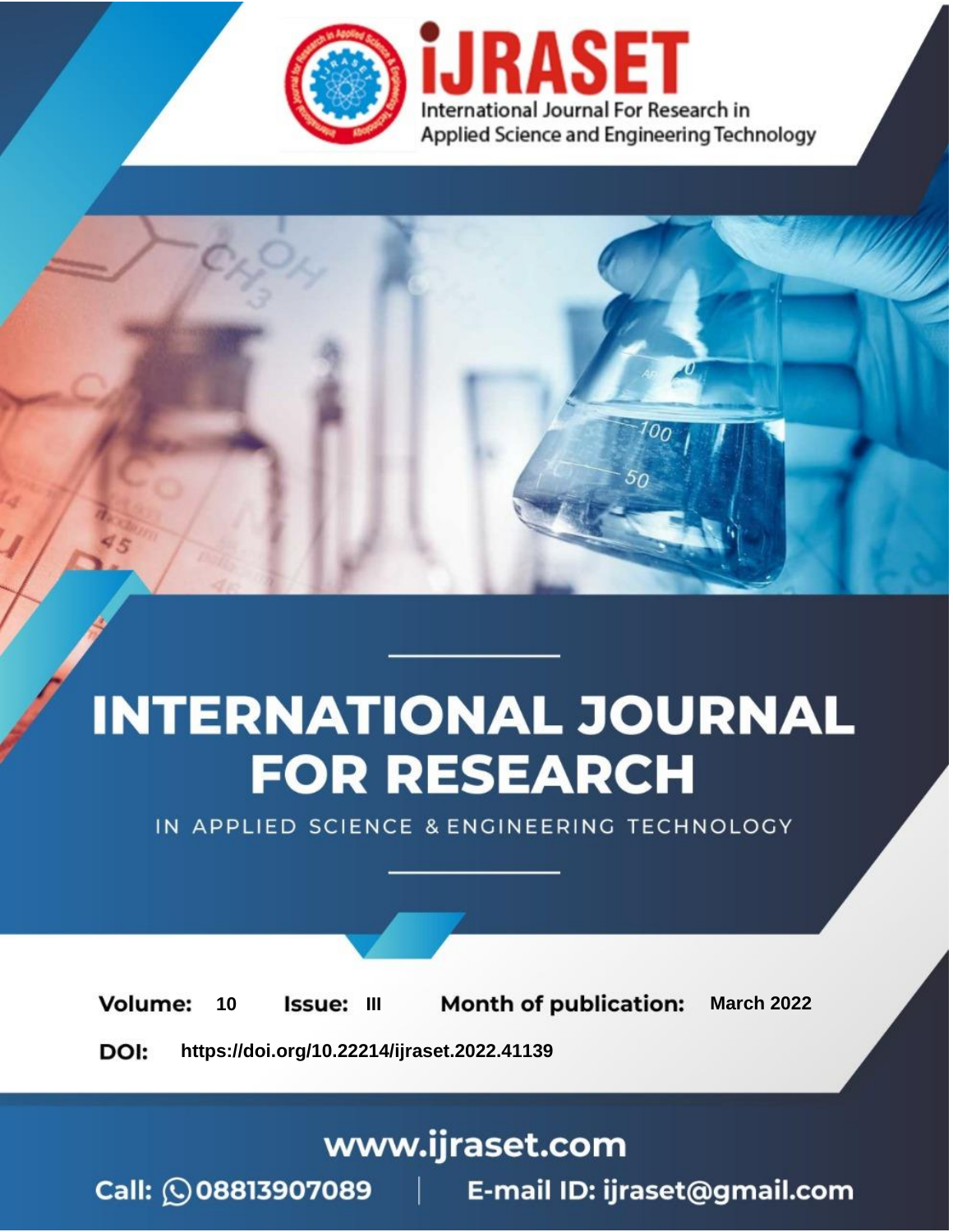

### **Development of Geopolymer Mortar Using Fly Ash**

Vikrant Singh Kandoria<sup>1</sup>, Loveleen Kaur<sup>2</sup>, Dr. Sanjay Sharma<sup>3</sup> *1, 2, 3Civil Engineering Department, NITTTR Chandigarh*

*Abstract: The purpose of this study was to investigate the potential applications of geopolymer mortar in the building industry. With rising pollution and climate change, it is vital to select a greener and more environmentally friendly material for your project. Because cement contributes significantly to environmental damage, we must limit our reliance on it. Geopolymer mortar, which is made from alumina and silica-rich by-products such as fly ash and rice husk ash and is utilised in the construction of roads and buildings, is another sustainable material. An alkaline solution is used for the activation of these compounds. The compressive strength of geopolymer mortar was investigated in this study utilising a variety of modified alkaline solution ratios. As a result, the creation of a geopolymer mortar may help to reduce dependency on cement. Keywords: Ordinary Portland cement (OPC); Fly Ash (FA); compressive strength test*

#### **I. INTRODUCTION**

Currently, when development work is at its pinnacle, the need for building materials is expanding on a daily basis in the modern world. The use of mortar is expanding in tandem with the increase in construction operations. Mortar is composed of three basic components: cement, fine aggregate, and water, all of which are present in specified amounts. The cement serves as the primary structural component of the mortar. Cement manufacture entails the crushing, heating, and grinding of limestone, which results in a significant amount of carbon dioxide being released into the atmosphere. India is the world's second-largest producer of cement, with 340 million metric tonnes of cement expected to be produced by 2020. With such a large amount of carbon dioxide being emitted, it is our only responsibility to seek out alternatives that are more sustainable and environmentally friendly. One such substance is geopolymer mortar, which is composed of industrial waste products such as fly ash, rice husk, and other similar materials that have high levels of alumina and silica. The waste materials are activated by soaking them in an alkaline solution including sand for many days. This study will examine compressive strength at various sodium silicate and sodium hydroxide ratios, among other things.

#### **II. EXPERIMENTAL WORK**

#### *A. Constitutive Materials of Geopolymer Mortar*

- *1) Alumina silica waste material like fly ash:* It is the raw material used to make geopolymeric glue. In this study, low-calcium fly ash (ASTM Class F) is used. It was taken from the Ultratech cement factory in Mohali and meets the requirements of IS: 3812- 1987[33]. Table 3.1 shows the chemical composition of fly ash based on an X-Ray Fluorescence (XRF) study. This table shows the chemical make-up of fly ash. More than 90% of the fly ash made by burning coal is made up of silicon and aluminium oxides. The Si to Al molar ratio is 2.14, which meets the basic requirements for making cement and concrete proposed by Davidovits . More than 60% of fly ash particles are less than 45 microns in size, with a specific gravity of 2.06 and a specific surface area of 440,000 sq/m/kg, or 440 sq/m/kg (Blaine).
- *2) Fine aggregates:* Natural river sand from zone 3 was used as fine aggregates, and its specific gravity was 2.62 and silt content was 4.6 percent, making it an excellent choice.
- *3) Alkaline Solution:* To achieve a binding effect, different ratios of sodium hydroxide and sodium silicate were utilised as activators in different experiments.

#### *B. Preparation of Alkaline solution*

12M alkaline solution was prepared with sodium hydroxide (12M means 12x40=480gram sodium hydroxide was used in 1 litre distilled water). To activate the alumina silicate component and generate a strong link between the geopolymer brick elements, sodium hydroxide was utilized. A huge amount of heat is generated when sodium hydroxide reacts with water. Preparing the alkaline solution for use in the geopolymer mix should take at least 24 hours. The sodium hydroxide concentration is vital in the bonding process. Following that, sodium silicate should be mixed with sodium hydroxide and kept for 24 hours in different ratios of 1.5, 2, and 2.5.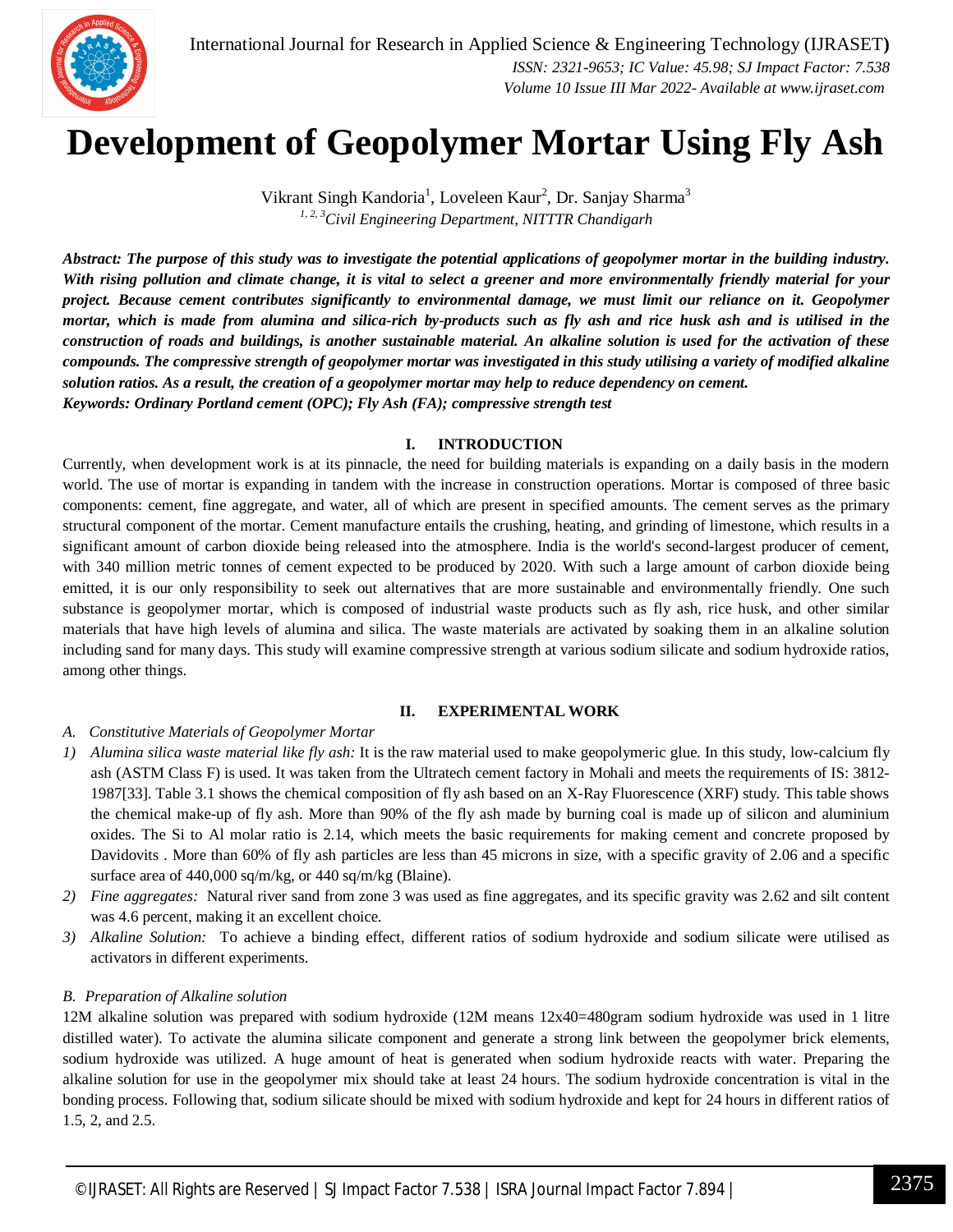

 *Volume 10 Issue III Mar 2022- Available at www.ijraset.com*

#### *C. Experimental Work*

Geopolymer mortar is made in the same way as cement mortar. The cubes were made with different ratios of sodium hydroxide and sodium silicate at 12M. After casting, the cubes were stored at 60°F for 24 hours before being returned to ambient temperature.

#### **III. RESULTS**

#### *A. Compressive Strength of Geopolymer Mortar*

In accordance with IS code 4031(part 6): 1988 for cement mortar, the compressive strength of geopolymer mortar samples was measured after curing. The outcomes of 7day, 14day, and 28day tests were analysed.

| Table I                                   |
|-------------------------------------------|
| Compressive Strength AT 3, 7, AND 28 DAYS |

| Samples | Ratio of | Testing        | Fly Ash | Sand    | Sodium   | Sodium    | Compressive          | Temperature    |
|---------|----------|----------------|---------|---------|----------|-----------|----------------------|----------------|
|         | SS/SH    | at days        | (Grams) | (grams) | Silicate | Hydroxide | Strength             |                |
|         |          |                |         |         | (ml)     | (ml)      | (N/mm <sup>2</sup> ) |                |
|         |          |                |         |         |          |           |                      |                |
|         | 1.5      | 3              | 539.43  | 1618.35 | 129.468  | 86.312    | 6.7                  | $60^0$ c       |
| 2       | 1.5      | 7              | 539.43  | 1618.35 | 129.468  | 86.312    | 8.8                  | $60^{\circ}$ c |
| 3       | 1.5      | 28             | 539.43  | 1618.35 | 129.468  | 86.312    | 11.9                 | $60^0$ c       |
| 4       | 2        | 3              | 539.43  | 1618.35 | 143.85   | 71.92     | 7.6                  | $60^0$ c       |
| 5       | 2        | 7              | 539.43  | 1618.35 | 143.85   | 71.92     | 9.5                  | $60^0$ c       |
| 6       | 2        | 28             | 539.43  | 1618.35 | 143.85   | 71.92     | 12.7                 | $60^0$ c       |
|         | 2.5      | 3              | 539.43  | 1618.35 | 154.128  | 61.65     | 7.9                  | $60^{\circ}$ c |
| 8       | 2.5      | $\overline{7}$ | 539.43  | 1618.35 | 154.128  | 61.65     | 8.6                  | $60^0$ c       |
| 9       | 2.5      | 28             | 539.43  | 1618.35 | 154.128  | 61.65     | 11.4                 | $60^0$ c       |

Figure 1 Compressive Strength of fly ash Geopolymer with Standard sand(1:3) at 12m.

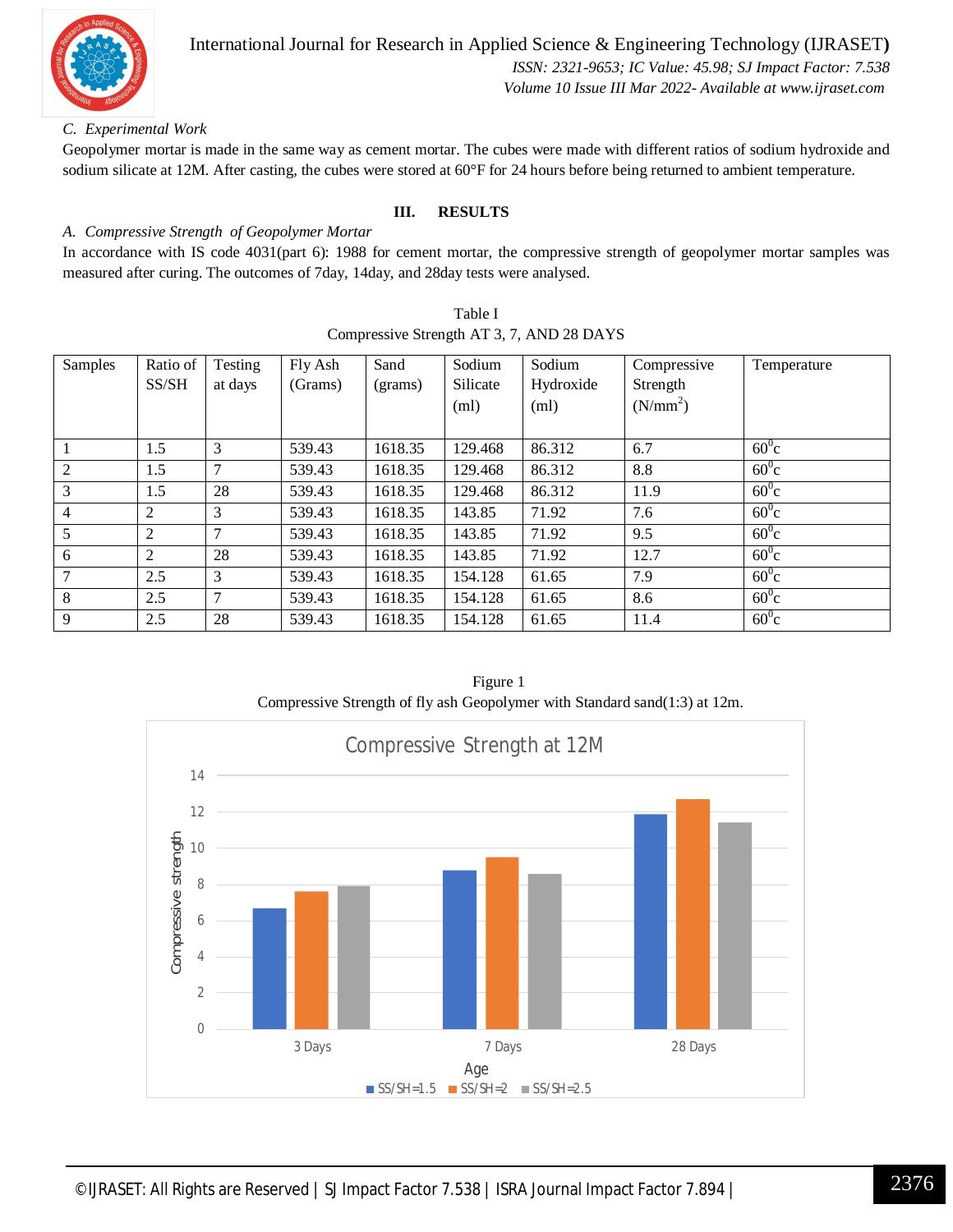International Journal for Research in Applied Science & Engineering Technology (IJRASET**)**



 *ISSN: 2321-9653; IC Value: 45.98; SJ Impact Factor: 7.538 Volume 10 Issue III Mar 2022- Available at www.ijraset.com*

#### **IV. CONCLUSIONS**

It was discovered that raising the sodium silicate to sodium hydroxide solution ratio from 1.5 to 2 results in an increase in compressive strength, but that increasing the ratio further from 2 to 2.5 results in a decrease in compressive strength. Maximum compressive strength was achieved after 28 days of curing, although further increases in compressive strength are possible when the age of the mortar is increased due to the fact that the rate of polymerisation reaction in geopolymer mortar is slower than that of conventional mortar. The samples were only maintained in the oven for the first 24 hours, following which they were allowed to cure at room temperature. They can be kept in the oven for a longer period of time if you want to gain strength quickly. Geopolymer mortar is recommended as a cutting-edge building material that can be used to replace cement as a binding material in cement mortars in the future.

#### **REFERENCES**

- [1] Hardjito, D., Wallah, S.E., Sumajouw, D.M. and Rangan, B.V., 2004. On the development of fly ash-based geopolymer concrete. Materials Journal, 101(6), pp.467-472.
- [2] Detphan, S. and Chindaprasirt, P., 2009. Preparation of fly ash and rice husk ash geopolymer. International Journal of Minerals, Metallurgy and Materials, 16(6), pp.720-726.
- [3] Vijai, K., Kumutha, R. and Vishnuram, B.G., 2010. Effect of types of curing on strength of geopolymer concrete. International journal of physical sciences, 5(9), pp.1419-1423.
- [4] Lloyd, N. and Rangan, V., 2010. Geopolymer concrete with fly ash. In Proceedings of the Second International Conference on sustainable construction Materials and Technologies (pp. 1493-1504). UWM Center for By-Products Utilization.
- [5] Rattanasak, U., Chindaprasirt, P. and Suwanvitaya, P., 2010. Development of high volume rice husk ash alumino silicate composites. International Journal of Minerals, Metallurgy, and Materials, 17(5), pp.654-659.
- [6] Kusbiantoro, A., Nuruddin, M.F., Shafiq, N. and Qazi, S.A., 2012. The effect of microwave incinerated rice husk ash on the compressive and bond strength of fly ash based geopolymer concrete. Construction and Building Materials, 36, pp.695-703.
- [7] Laskar, A.I. and Bhattacharjee, R., 2013. Effect of Plasticizer and Superplasticizer on Rheology of Fly-Ash-Based Geopolymer Concrete. ACI materials journal, 110(5).
- [8] Kim, Y.Y., Lee, B.J., Saraswathy, V. and Kwon, S.J., 2014. Strength and durability performance of alkali-activated rice husk ash geopolymer mortar. The Scientific World Journal, 2014.
- [9] Das, S., Mohapatra, A. and Rath, A.K., 2014. Geo-polymer concrete–green concrete for the future—a review. International Journal of Civil Engineering Research, 5(1), pp.21-28.
- [10] Rangan, B.V., 2014. Geopolymer concrete for environmental protection. The Indian Concrete Journal, 88(4), pp.41-59.